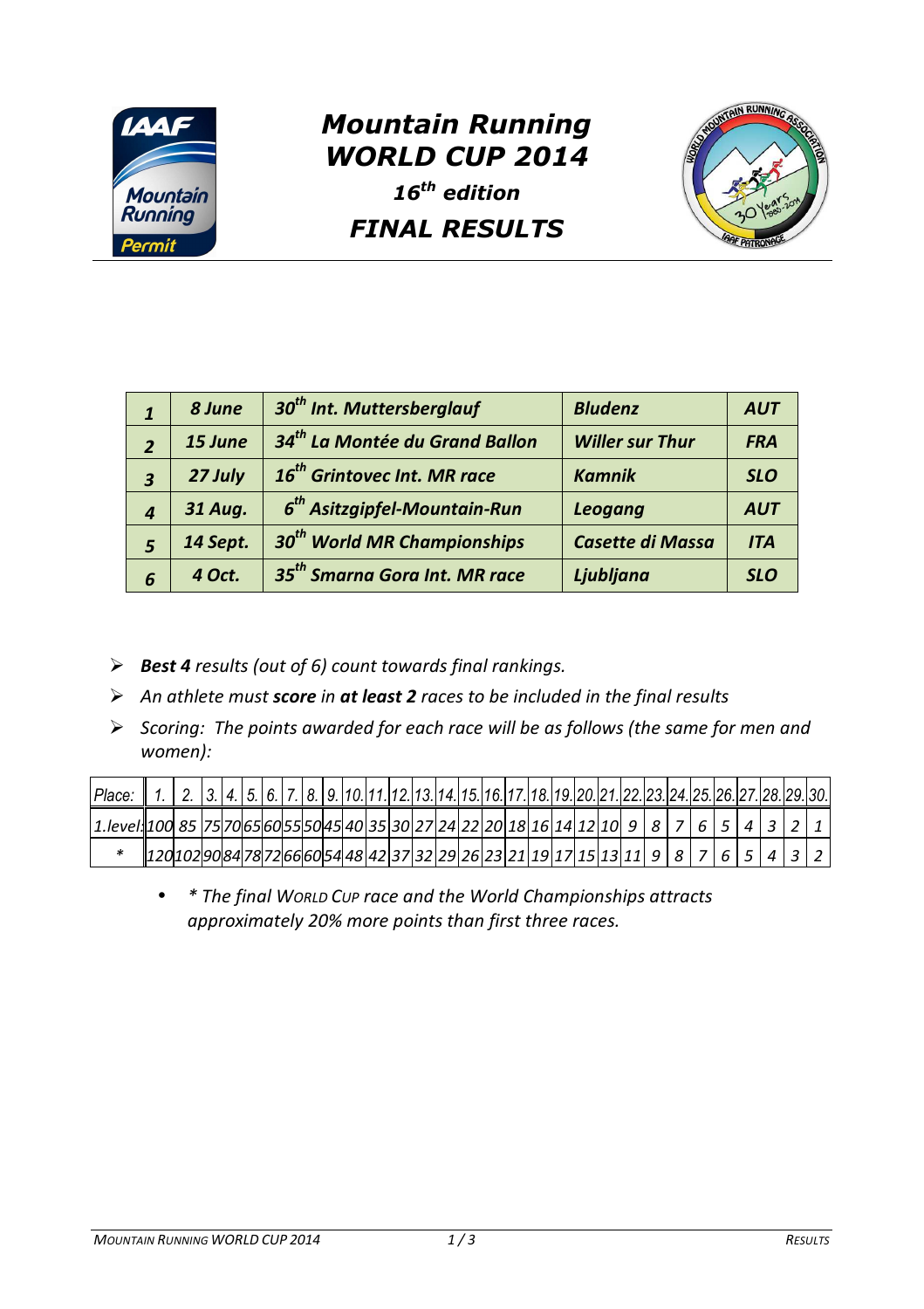|                | <b>WOMEN</b>                | born | nat.       | $\mathbf{1}$ | $\overline{2}$ | $\overline{\mathbf{3}}$ | $\overline{a}$ | 5              | 6   | total |
|----------------|-----------------------------|------|------------|--------------|----------------|-------------------------|----------------|----------------|-----|-------|
| $\mathbf{1}$   | <b>MAYR Andrea</b>          | 79   | AUT        | 100          |                |                         | 100            | 120            | 120 | 440   |
| $\overline{c}$ | KOSOVELJ Mateja             | 88   | <b>SLO</b> | 4Q           |                | 100                     | 85             | 66             | 102 | 353   |
| 3.             | <b>MERÉNYI Tímea</b>        | 71   | <b>HUN</b> | 65           | 85             | 75                      | 60             |                |     | 285   |
| 4.             | <b>GAGGI Alice</b>          | 87   | <b>ITA</b> |              |                |                         | 55             | 60             | 90  | 205   |
| 5.             | <b>CONFORTOLA Antonella</b> | 75   | <b>ITA</b> |              |                |                         | 70             | 32             | 78  | 180   |
| 6.             | <b>MURIGI Lucy Wambui</b>   | 85   | <b>KEN</b> |              |                |                         | 75             | 102            |     | 177   |
| 7.             | <b>BELOTTI Valentina</b>    | 80   | <b>ITA</b> | 75           | 100            |                         |                |                |     | 175   |
| 8.             | <b>TUNSTALL Sarah</b>       | 86   | <b>ENG</b> | 35           |                |                         | 40             |                | 84  | 159   |
| 9.             | <b>BRATINA Jana</b>         | 87   | <b>SLO</b> |              |                | 85                      |                |                | 72  | 157   |
| 10.            | <b>NOLL Melanie</b>         | 84   | <b>GER</b> | 55           | 75             |                         |                |                |     | 130   |
| 11.            | <b>MRAK Valerija</b>        | 71   | <b>SLO</b> |              |                | 70                      |                |                | 48  | 118   |
| 12.            | <b>MAIR Susanne</b>         | 94   | AUT        | 45           |                |                         | 65             |                |     | 110   |
| 13.            | <b>FREITAG Karin</b>        | 80   | AUT        | 60           |                |                         | 50             |                |     | 110   |
| 14.            | TUŠAR Mihaela               | 66   | <b>SLO</b> |              |                | 55                      | 20             |                | 32  | 107   |
| 15.            | <b>KLANČNIK Karmen</b>      | 90   | <b>SLO</b> |              |                | 65                      |                |                | 29  | 94    |
| 16.            | <b>GALASSI Samantha</b>     | 88   | <b>ITA</b> |              |                |                         | 27             |                | 60  | 87    |
| 17.            | TROBEC Urška                | 67   | <b>SLO</b> |              |                | 50                      |                |                | 21  | 71    |
| 18.            | MIKLOŠA Petra               | 74   | <b>SLO</b> |              |                | 40                      |                |                | 23  | 63    |
| 19.            | PEPERKO Maja                | 86   | SLO        |              |                | 27                      |                |                | 26  | 53    |
| 20.            | <b>SIEGEL Monique</b>       | 89   | <b>GER</b> | 50           |                |                         |                | $\overline{2}$ |     | 52    |
| 21.            | WISNIEWSKA-Ulfik Dominika   | 86   | <b>POL</b> |              |                |                         | 35             | 8              |     | 43    |
| 22.            | MEŽA Boža                   | 57   | <b>SLO</b> |              |                | 9                       |                |                | 17  | 26    |
| 23.            | ŠORLI Marta                 | 62   | <b>SLO</b> |              |                | 12                      |                |                | 13  | 25    |
| 24.            | <b>BIASOLO Natalie</b>      | 65   | <b>SUI</b> | 7            |                |                         | $\mathbf{1}$   |                |     | 8     |